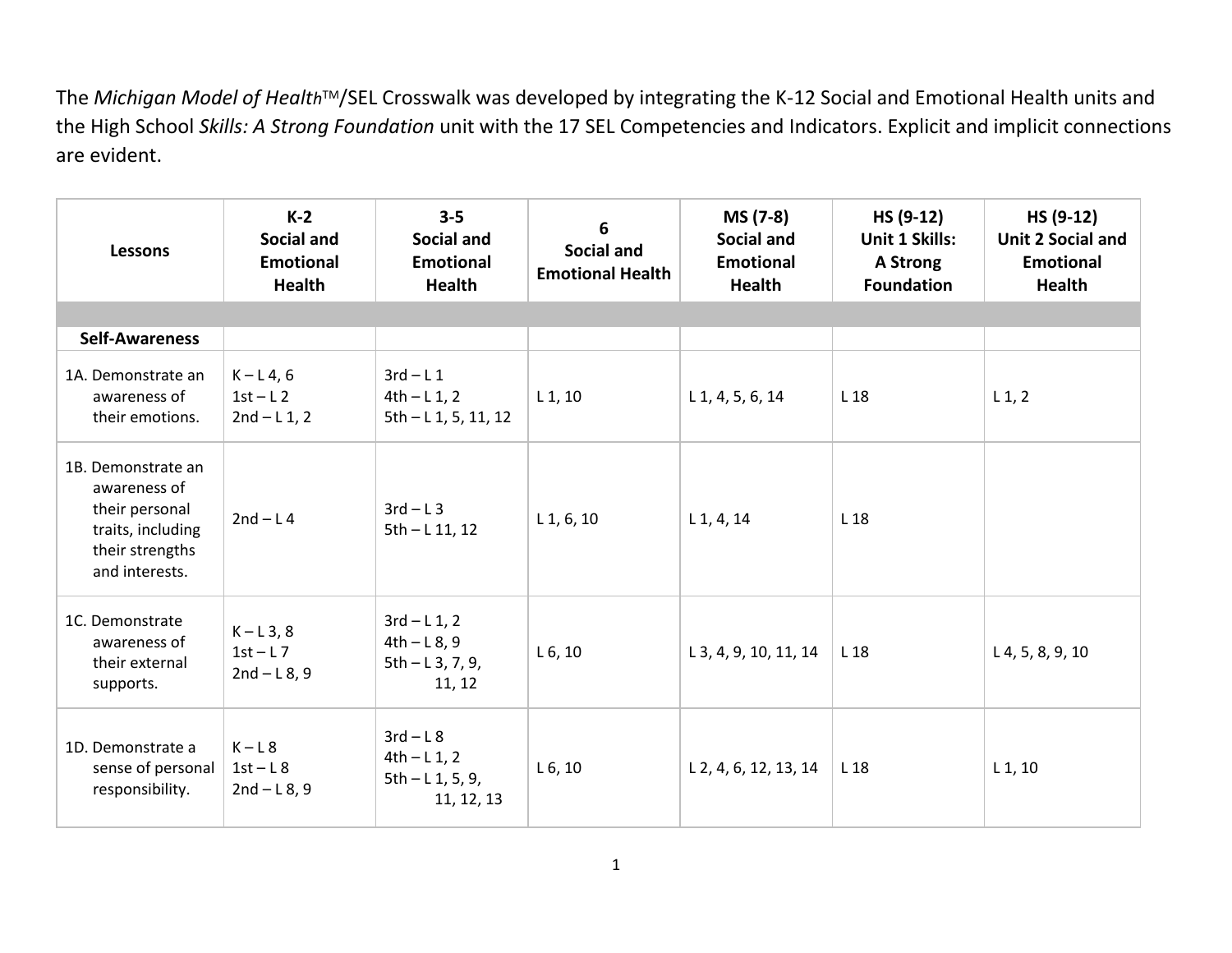| <b>Lessons</b>                                                                             | $K-2$<br>Social and<br><b>Emotional</b><br><b>Health</b> | $3 - 5$<br><b>Social and</b><br><b>Emotional</b><br>Health       | 6<br>Social and<br><b>Emotional Health</b> | MS (7-8)<br><b>Social and</b><br><b>Emotional</b><br><b>Health</b> | HS (9-12)<br><b>Unit 1 Skills:</b><br>A Strong<br><b>Foundation</b> | HS (9-12)<br><b>Unit 2 Social and</b><br><b>Emotional</b><br>Health |
|--------------------------------------------------------------------------------------------|----------------------------------------------------------|------------------------------------------------------------------|--------------------------------------------|--------------------------------------------------------------------|---------------------------------------------------------------------|---------------------------------------------------------------------|
|                                                                                            |                                                          |                                                                  |                                            |                                                                    |                                                                     |                                                                     |
| Self-Management                                                                            |                                                          |                                                                  |                                            |                                                                    |                                                                     |                                                                     |
| 2A. Identify and<br>manage their<br>emotions and<br>behavior<br>constructively.            | $K-L5,6$<br>$1st-L1$<br>$2nd - L1, 7$                    | $3rd - L5$<br>$4th - L1, 2, 3$<br>$5th - L1, 5, 11, 12$          | $L$ 2, 3, 4, 5, 10                         | $L$ 2, 5, 6                                                        |                                                                     | L <sub>2</sub> , 3                                                  |
| 2B. Demonstrate<br>honesty and<br>integrity.                                               | $1st-L8$<br>$2nd - L8, 9$                                | $3rd - L8$<br>$4th-L3$<br>$5th - L7, 8, 11, 12$                  | $L$ 2, 3, 4, 5, 7, 8,<br>9, 10             | $L$ 3, 6, 14                                                       |                                                                     | $L$ 7, 8, 9                                                         |
| 2C. Set, monitor,<br>adapt, evaluate<br>goals to achieve<br>success in school<br>and life. | $1st - L7, 8$<br>$2nd - L8, 9$                           | $3rd-L8$<br>$4th - L6, 7, 8, 9$<br>$5th - L$ 7, 8, 11,<br>12, 13 | $L_{10}$                                   | L3                                                                 |                                                                     | L3                                                                  |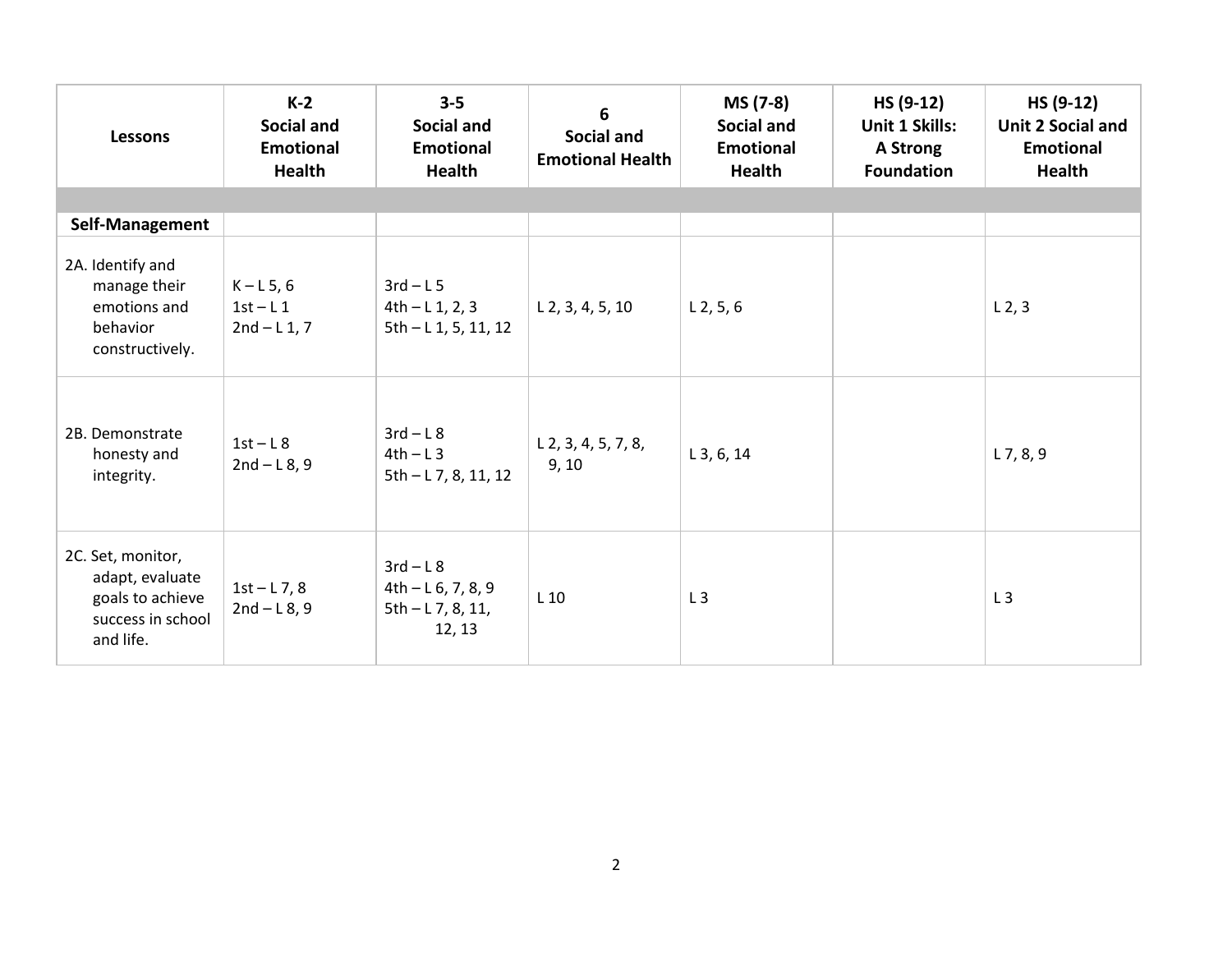| <b>Lessons</b>                                                                                                                   | $K-2$<br><b>Social and</b><br><b>Emotional</b><br><b>Health</b> | $3 - 5$<br><b>Social and</b><br><b>Emotional</b><br><b>Health</b>                | 6<br><b>Social and</b><br><b>Emotional Health</b> | MS (7-8)<br><b>Social and</b><br><b>Emotional</b><br><b>Health</b> | HS (9-12)<br><b>Unit 1 Skills:</b><br>A Strong<br><b>Foundation</b> | HS (9-12)<br><b>Unit 2 Social and</b><br><b>Emotional</b><br>Health |
|----------------------------------------------------------------------------------------------------------------------------------|-----------------------------------------------------------------|----------------------------------------------------------------------------------|---------------------------------------------------|--------------------------------------------------------------------|---------------------------------------------------------------------|---------------------------------------------------------------------|
|                                                                                                                                  |                                                                 |                                                                                  |                                                   |                                                                    |                                                                     |                                                                     |
| <b>Social Awareness</b>                                                                                                          |                                                                 |                                                                                  |                                                   |                                                                    |                                                                     |                                                                     |
| 3A. Demonstrate<br>awareness of<br>other people's<br>emotions and<br>perspectives.                                               | $K-L6$<br>$1st-L1$<br>$2nd - L1, 6$                             | $3rd - L1, 4$<br>$4th - L3, 5, 6, 7, 8$<br>$5th - L3, 4, 5, 6, 9,$<br>10, 11, 12 | $L$ 2, 3, 4, 5, 6, 8, 9                           | $L$ 4, 5, 6, 7, 8, 9, 10,<br>11, 12, 14                            |                                                                     | L <sub>5</sub>                                                      |
| 3B. Demonstrate<br>consideration for<br>others and a<br>desire to<br>positively<br>contribute to the<br>school and<br>community. | $1st - L2, 5$<br>$2nd - L5, 6$                                  | $3rd - L4, 6$<br>$4th - L$ 3, 5, 6, 7, 8<br>$5th - L3, 4, 5, 6,$<br>9, 11, 12    | $L$ 2, 3, 4, 5, 6, 8, 9                           | L 4, 5, 6, 7, 8, 9,<br>10, 11, 12, 14                              |                                                                     | L <sub>5</sub>                                                      |
| 3C. Demonstrate an<br>awareness of<br>different cultures<br>and a respect for<br>human dignity.                                  |                                                                 | $3rd - L4, 5$<br>$5th - L6, 9, 11, 12$                                           | L 5, 8, 9                                         | $L$ 5, 6, 7, 8, 9, 10,<br>11, 12, 14                               |                                                                     | L <sub>5</sub>                                                      |
| 3D. Can read social<br>cues and respond<br>constructively.                                                                       | $1st - L1, 2$<br>$2nd - L6$                                     | $3rd - L5, 6$<br>$4th - L5, 6, 7, 8$<br>$5th - L4, 5, 6, 7,$<br>9, 11, 12        | $L$ 2, 3, 4, 5, 6, 8, 9                           | L 5, 6, 7, 9, 10, 11,<br>12, 14                                    |                                                                     | L <sub>5</sub>                                                      |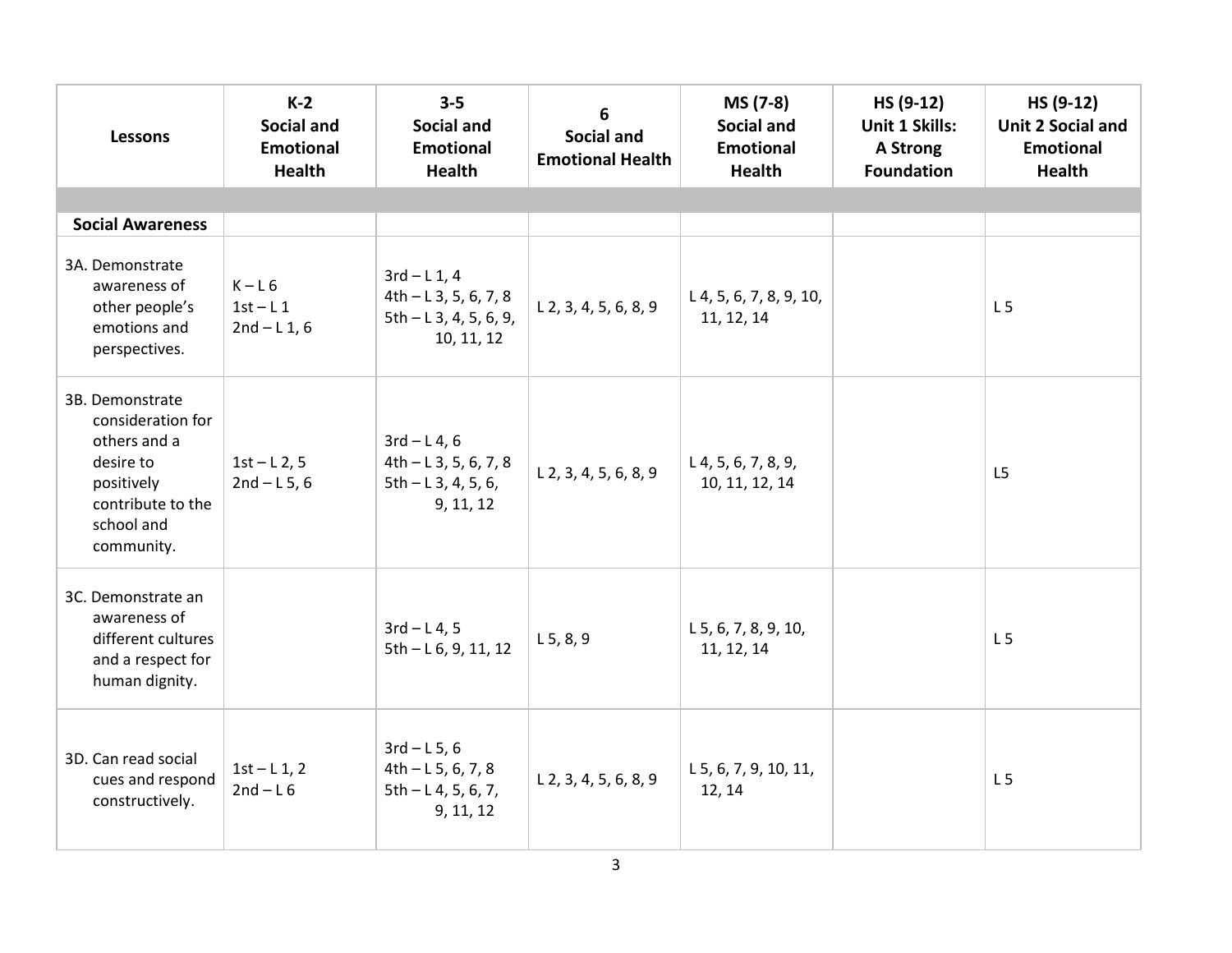| <b>Lessons</b>                                                                                                        | $K-2$<br><b>Social and</b><br><b>Emotional</b><br><b>Health</b> | $3 - 5$<br>Social and<br><b>Emotional</b><br><b>Health</b>                   | 6<br>Social and<br><b>Emotional Health</b> | MS (7-8)<br><b>Social and</b><br><b>Emotional</b><br><b>Health</b> | HS (9-12)<br>Unit 1 Skills:<br>A Strong<br><b>Foundation</b> | HS (9-12)<br><b>Unit 2 Social and</b><br><b>Emotional</b><br><b>Health</b> |
|-----------------------------------------------------------------------------------------------------------------------|-----------------------------------------------------------------|------------------------------------------------------------------------------|--------------------------------------------|--------------------------------------------------------------------|--------------------------------------------------------------|----------------------------------------------------------------------------|
|                                                                                                                       |                                                                 |                                                                              |                                            |                                                                    |                                                              |                                                                            |
| <b>Relationship Skills</b>                                                                                            |                                                                 |                                                                              |                                            |                                                                    |                                                              |                                                                            |
| 4A. Use positive<br>communication<br>and social skills<br>to interact<br>effectively with<br>others.                  | $K - L 1, 7$<br>$1st - L3, 4, 6$<br>$2nd - L3, 6$               | $3rd - L2, 7, 8$<br>$4th - L1, 4$<br>$5th - L2, 4, 5, 6,$<br>7, 8, 11, 12    | $L$ 2, 3, 4, 5, 7, 8, 9                    | $L$ 5, 6, 7, 8, 9, 10,<br>11, 12, 12                               | L 10, 11, 12, 13                                             | $L_6, 8, 9$                                                                |
| 4B. Develop and<br>maintain positive<br>relationships.                                                                | $K-L2$<br>$1st-L6$<br>$2nd - L4, 6$                             | $3rd - L1, 2, 7, 8$<br>$4th - L1, 4$<br>$5th - L2, 4, 5, 6, 7,$<br>8, 11, 12 | $L$ 1, 2, 3, 4, 7, 8, 9                    | $L$ 5, 6, 7, 8, 9, 10,<br>11, 12, 13                               |                                                              | $L_6, 8, 9$                                                                |
| 4C. Demonstrate an<br>ability to<br>prevent, manage,<br>and resolve<br>interpersonal<br>conflicts in<br>helpful ways. | $1st-L5$<br>$2nd - L4, 6$                                       | $3rd - L 5, 7, 8$<br>$4th - L1, 4$<br>$5th - L2, 4, 5, 6, 7,$<br>8, 11, 12   | $L$ 2, 3, 4, 5, 6, 7, 8,<br>9              | L 5, 6, 7, 8, 9, 10,<br>11, 12, 13                                 | L 14, 15                                                     | $L_6, 8, 9$                                                                |